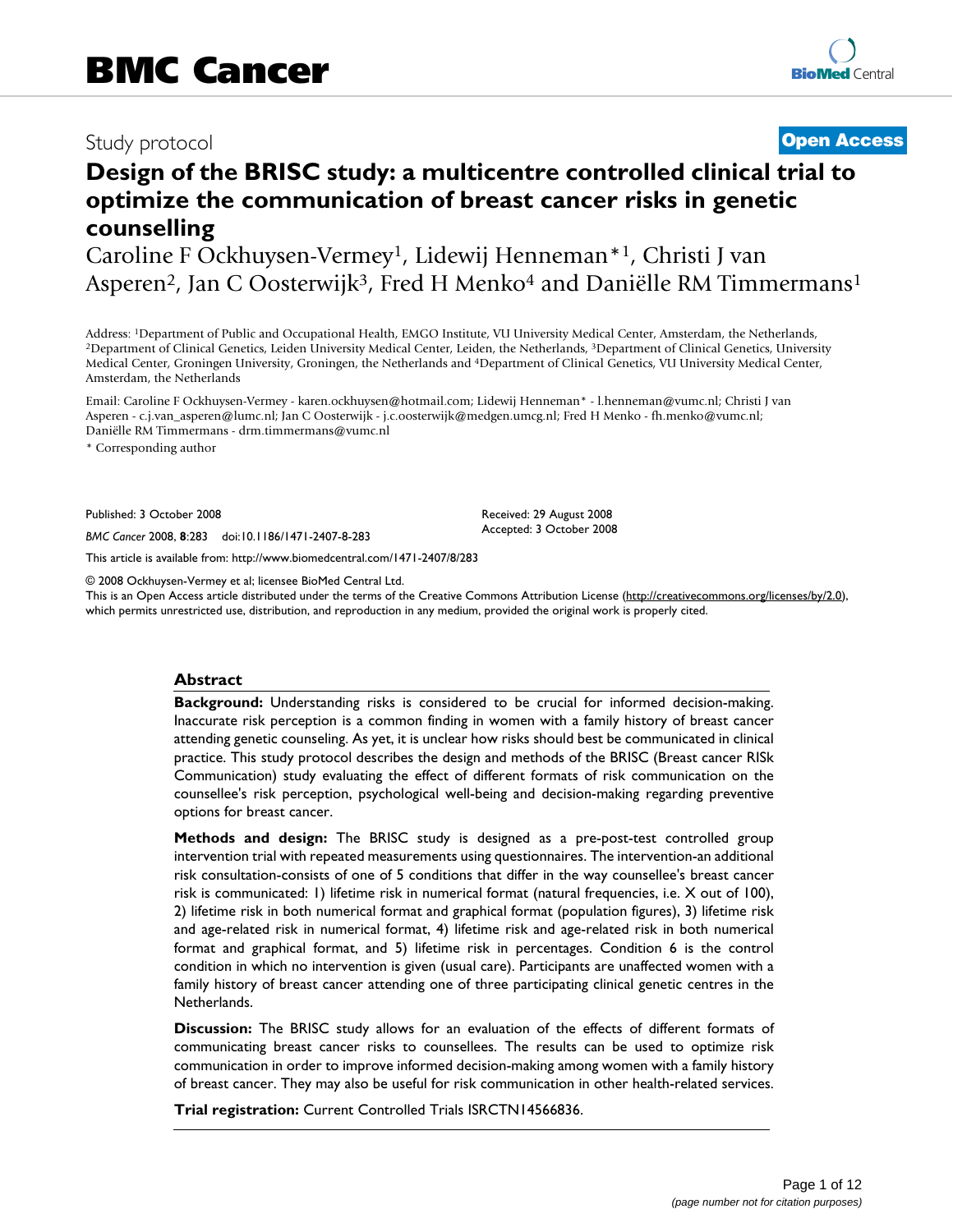#### **Background**

Risk communication aims to improve people's understanding of health risks in order to contribute to informed decision-making. Of particular interest and complexity are risks regarding hereditary or familial cancer, such as breast/ovarian or colon cancer [1]. It is commonly assumed that 5–10% of all breast cancer cases can be attributed to a genetic predisposition, of which the breast cancer genes *BRCA1* and *BRCA2* have been identified as most important [2]. Mutations in these genes increase the lifetime risk of breast cancer substantially, e.g. from a 10% population risk [3] to a risk of 60–85% of developing cancer by age 70 [4,5]. However, *BRCA1/2* mutations account for only a small subgroup of women with a family history of breast cancer. A substantial group of women attending genetic counselling because of their family history have a slightly (11–20%) or moderately (20–30%) increased risk of getting breast cancer. Genetic counselling generally takes place at specialised centres and focuses on the communication of personalised risk information. The aim is to have a well-informed counsellee, who understands both risks and consequences, and acts accordingly [6].

The multiple risks and uncertainty of the risks, e.g. because of the incomplete penetrance of *BRCA1/2* mutations, introduces complexity into risk communication regarding hereditary and familial breast cancer. Based on these complex risk contexts, decisions have to be made such as whether and when to start mammography screening, and, assuming eligibility, whether to test for mutations in *BRCA1/2*, and subsequent decisions in the case of positive or negative genetic test-outcome. Understanding risks is considered to be crucial for informed decisionmaking [7], whereas inappropriately high (or low) perceptions of risk can lead to various and potentially harmful decisions, for example overscreening due to overestimation of risk [8]. Overestimation of risk is also shown to be positively correlated with breast cancer worry, which may affect psychological well-being negatively [9]. Previous studies found a high percentage of unaffected women with a family history of breast cancer overestimating their breast cancer risk, although underestimating also occurred (see review [10]). In general, genetic counselling decreases generalized anxiety [11], and significantly improves the accuracy of women's perceptions of their breast cancer risk [11,12], but not necessarily to the correct level [11], or for the long term [12]. Therefore, it is important to identify strategies that will optimize understanding of risk.

Risk communication in genetic counselling is difficult, not only due to the complexity of the risks involved, but also due to problems that counsellors themselves experience in conveying these risks in an understandable way [13]. In addition, the counsellee's understanding and

retention of the information given may be problematic. Personal experiences with breast cancer and counsellee's personal characteristics could have mediating effects on the efficacy of risk communication. For instance, the impact of a woman's family history can influence her risk perception prior to counselling through phenomena such as "anchoring" or availability heuristics [14]. Additionally, people with a high need for cognition potentially process risk information more thoroughly and have a higher need for additional risk information compared with people with a low need for cognition [15]. Moreover, women who face difficult decisions with respect to, for instance, genetic testing, may cope differently as a result of their dispositional decision-coping patterns [16].

Regarding the risk communication process, research has shown that the context and format in which genetic risks are presented affect people's risk perception, and their subsequent decisions [17,18]. Although risk presented in numeric terms are precise and preferred by healthy counsellees [19] and patients [20], risks in verbal terms (e.g. "a high risk") are generally more familiar and easier to understand. However, the inherent vagueness of verbal risks leads to substantial variation in their interpretation [21,22]. Risks presented frequentistically (e.g. "1 in 10 cases"), may result in more accurate risk perception and better-founded decisions compared with risks presented in percentages [23]. When frequencies are used, rates (i.e. X in 100) are easier to understand than proportions (i.e. 1 in X) when comparing risks [24]. In sum, both numerical and verbal formats have their pros and cons (see also Lipkus [25]). Several recommendations have been made directed at the use of graphical displays in risk communication [25,26], which may provide helpful support, particularly for persons with low cognitive capacity such as low levels of numeracy [26,27]. Baty et al., for example, reported that graphical displays enabled women to quickly understand their risks of getting breast cancer [28]. However, others have shown that risks presented as icons or pictographs (e.g. population figures in 10 rows of 10) did not result in a better understanding, while having a higher affective impact, and were perceived as larger compared to numerical formats [18,29].

Furthermore, the time horizon in which risks are presented is relevant. Time horizons may raise confusion, especially for long-term cumulative risks such as lifetime breast cancer risks [30]. Short-term risks such as risks for the next ten years may therefore be more meaningful and immediate [30], and may result in less overestimation. Research showed that for the presentation of breast cancer risks, women preferred risk information framed over multiple time horizons (10-year-, 20-year- and lifetime horizons) to risk information framed at one time point [31]. Until now, most studies used hypothetical scenarios in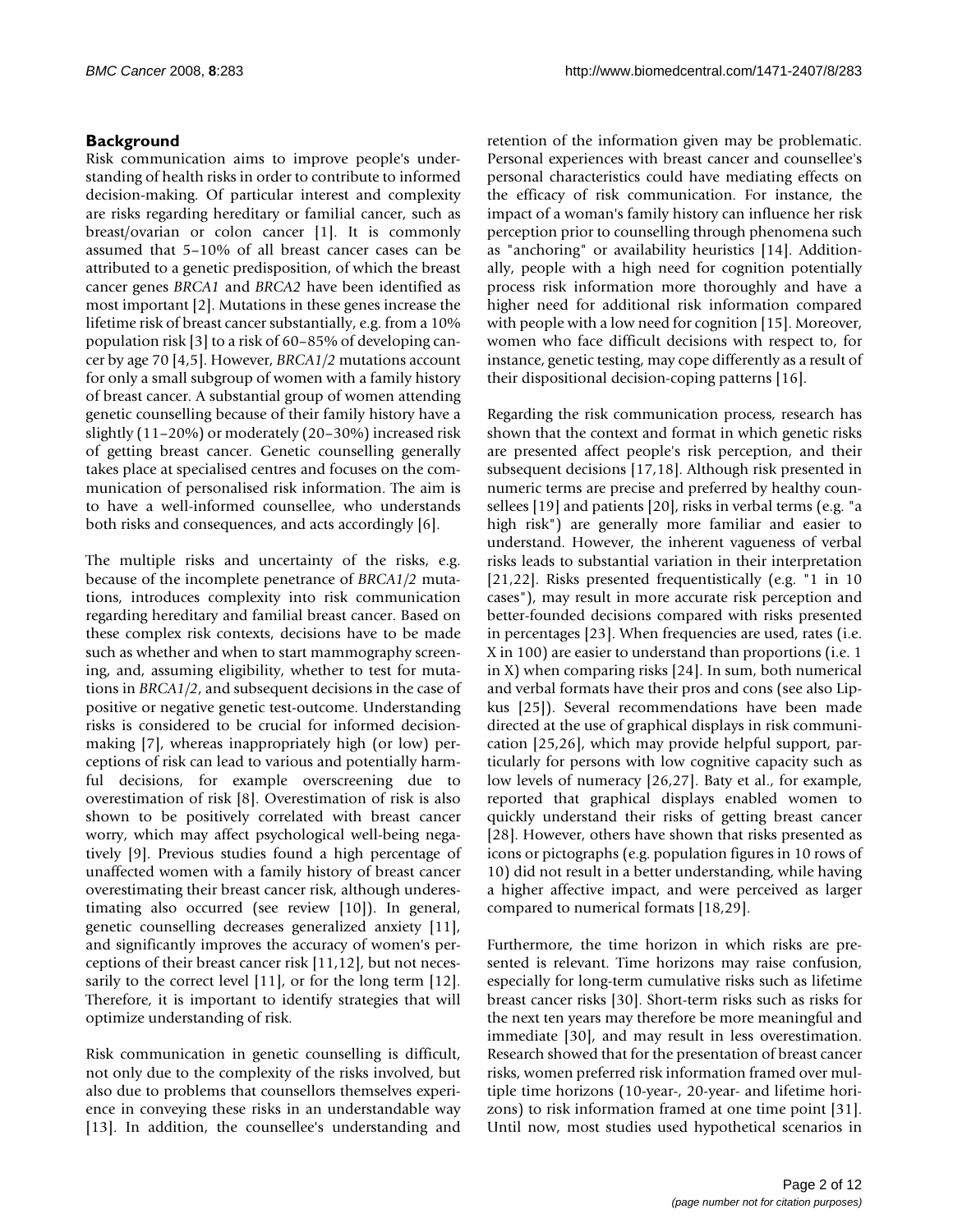exploring patients' preference for the manner in which risk information is given. However, it is important to discover the best format for communicating cancer risk information in practice tailored to individual counsellees [26].

Several dimensions or outcomes in evaluating the effectiveness of the risk communication process have been distinguished [25,32,33]. Among these dimensions are, firstly, a cognitive evaluation, which refers to risk perception, and understanding and recalling the information provided. Acquisition of knowledge in the context of familial breast cancer comprises of understanding the nature of (familial) breast cancer, knowledge of personal risk factors, understanding the probability of developing breast cancer when having a genetic predisposition, and understanding what actions can be taken to reduce the risk. A second dimension is psychological well-being, including affective reactions and concern, for example, anxiety, (breast cancer) worries, and intrusive thoughts. A third dimension is the decision-making process including a behavioural evaluation, for example with regard to adherence to recommended behaviours (e.g. monthly breast self-examinations, mammography screening) and other decisions such as informing relatives who may be at risk. Finally, another dimension is how counsellees evaluate the information that is provided, which includes the extent to which the risk information is regarded as helpful and clear by counsellees.

Currently, protocols in genetic counselling for breast cancer contain no guidelines for the optimal format of risk communication. Therefore, counsellors present risks in ways that seem right to them despite a lack of evidence to support this [13]. Observational research shows that in breast cancer counselling, risks are given at least half of the time in verbal terms [34,35], and in 25% of the consultations in percentages [36].

In the Netherlands, current information booklets on hereditary breast cancer to support genetic counselling generally present risks, e.g. chance of developing breast cancer, as absolute percentages with a long-term time horizon ('lifetime risk'). In genetic counselling, generally the same formats are used, although one study recently revealed that a time horizon is not often stated in breast cancer counselling [35]. In addition, age-related risks regarding breast cancer counselling are usually not communicated, although in other countries, such as the UK, age-related risks are more commonly used [19].

#### *Objectives and research questions*

The main objective of the present study is to evaluate the effects of different formats of risk communication on the counsellee's understanding and perception of the risk (cognitive outcomes), psychological well-being, and decision-making. In particular, we aim to investigate numerical versus graphical risk formats and lifetime breast cancer risks versus age-related risks. The research questions are:

1) What is the effect of the addition of a graphical format to standard risk information on cognitive outcomes, psychological well-being, and decision-making?

2) What is the effect of the addition of an age-related format to standard risk information on cognitive outcomes, psychological well-being, and decision-making?

3) What is the effect of the combination of both the addition of a graphical format and the addition of an agerelated format on outcomes compared to research questions 1 and 2 (i.e. effect modification/interaction)?

4) How do the counsellee's personal experiences and characteristics mediate the effect on the communication of risk?

This article describes and discusses both the design and the content of the intervention of the BRISC (Breast cancer RISk Communication) study, a multicentre controlled clinical trial, to optimise the communication of breast cancer risks in genetic counselling among women with a family history of breast cancer.

#### **Methods and design** *Study design*

The BRISC study is designed as a pre-post-test controlled group intervention trial with repeated measures using questionnaires. The trial is carried out in three of the nine familial cancer clinics in the Netherlands. The Medical Ethics Committees of the VU University Medical Center Amsterdam, the University Medical Center Groningen, and the Leiden University Medical Center approved the protocol in 2005.

#### *Intervention*

The intervention consists of one additional consultation by a trained "risk counsellor" immediately after a standard genetic counselling session with a clinical geneticist, a clinical geneticist in training, or non-medical genetic counsellor, henceforth defined as a "genetic counsellor" (Figure 1). Since genetic counselling is seen as a psychoeducational endeavour with both educational and therapeutic elements [37], it is considered unethical to ask the genetic counsellors to present the intervention in a standardized and as objective a way as possible, thereby ignoring the specific needs of the patient. In addition, we assume that besides being unethical, it will not be feasible due to an additional workload for genetic counsellors.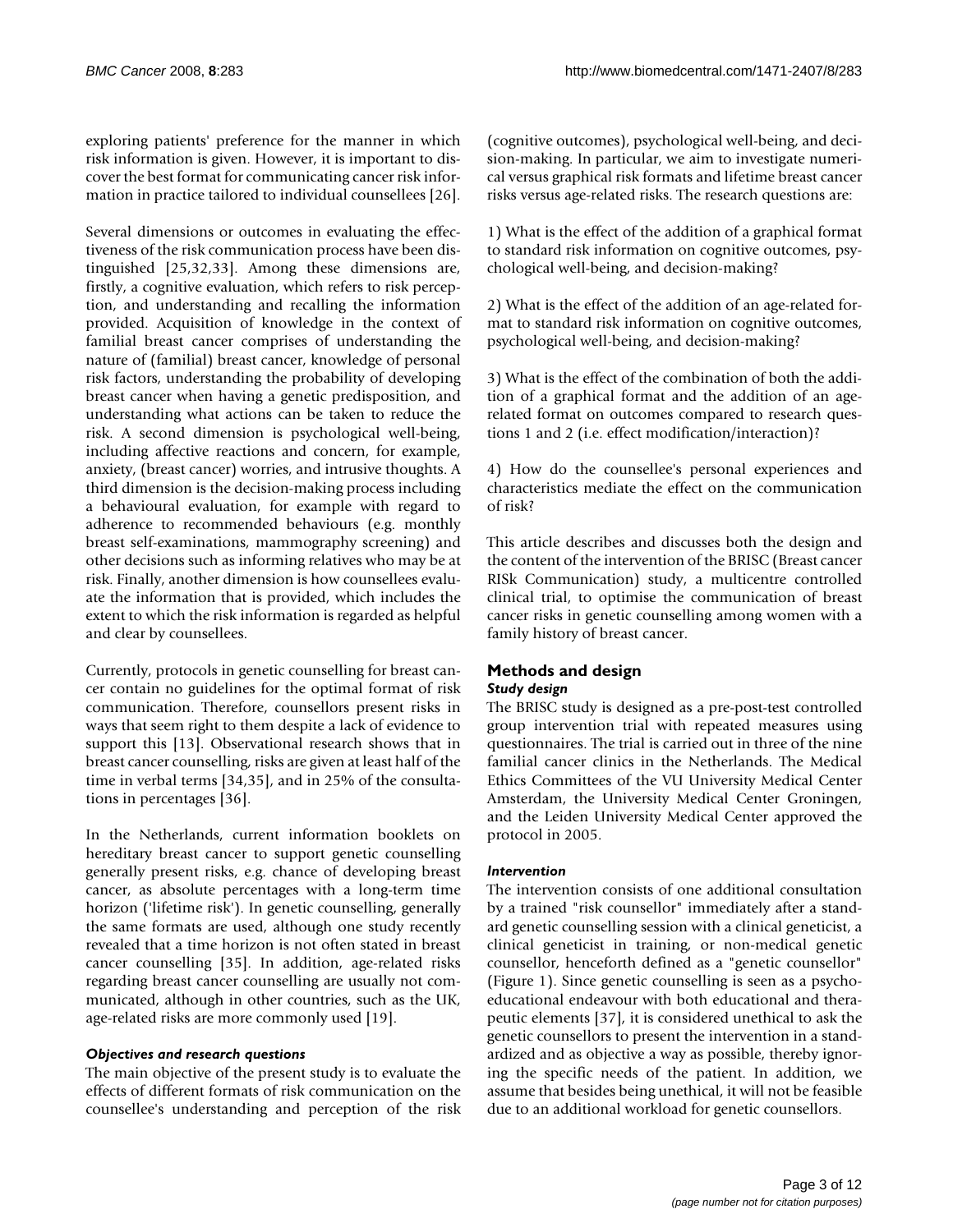

#### Time planning of the intervention and que 6) **Figure 1** stionnaires in the intervention group (conditions 1–5) and control group (condition **Time planning of the intervention and questionnaires in the intervention group (conditions 1–5) and control group (condition 6).**

During the additional consultation, risks are communicated in one of five ways (conditions), namely:

1) lifetime breast cancer risk in numerical format (in natural frequencies, i.e. X out of 100),

2) lifetime breast cancer risk in both numerical format and graphical format (i.e. population figures in 10 rows of 10),

3) lifetime breast cancer risk and age-related breast cancer risk in numerical format,

4) lifetime breast cancer risk and age-related breast cancer risk in both numerical format and graphical format, and

5) lifetime breast cancer risk in percentages.

Since the information given during the intervention not only differs from usual care regarding the format of the risks but also to the extent to which the information is structured, two control conditions are included. Condition 5, in which the risk is communicated in percentages as in the standard genetic counselling session (usual care), controls for the effect of giving risk information also in a structured way, enabling us to compare the effects of different risk formats. Condition 6, in which no intervention is given (usual care, henceforth defined as the control group) is used to control for the effect of repetition of the risk information (as compared to condition 5), and will control for Hawthorne effects [38].

As is shown in Table 1, the intervention includes information about risks of developing breast cancer, and having a hereditary predisposition for breast cancer. This includes: risk for an "average" woman in the Netherlands (population risk), risk for women with a *BRCA1/2* mutation (carriers), and risk for women with the same family history as the counsellee. An example of risk information given in condition 1 is: "On average, 10 out of every 100 women

**Table 1: Overview of risk information communicated in the intervention**

| <b>Population risk:</b>                                                                               |
|-------------------------------------------------------------------------------------------------------|
| Lifetime breast cancer risk: 10 out of 100 for breast cancer patients                                 |
| Breast cancer risk due to hereditary causes: 5 to 10 out of 100                                       |
| <b>Carriers of BRCAI/BRCA2 mutation:</b>                                                              |
| Lifetime breast cancer risk: 60 to 80 out of 100                                                      |
| Risk passing a BRCA1/BRCA2 mutation to children: 50 out of 100                                        |
| Women with the same family history:                                                                   |
| Lifetime breast cancer risk:                                                                          |
| - 11–20 out of 100 for women in a low risk category                                                   |
| - 20–30 out of 100 for women in a moderate risk category                                              |
| - 30–40 out of 100 for women in a high risk category                                                  |
| Risk having a BRCA I/BRCA2 mutation: less than 10 out of 100 and specified if more than 10 out of 100 |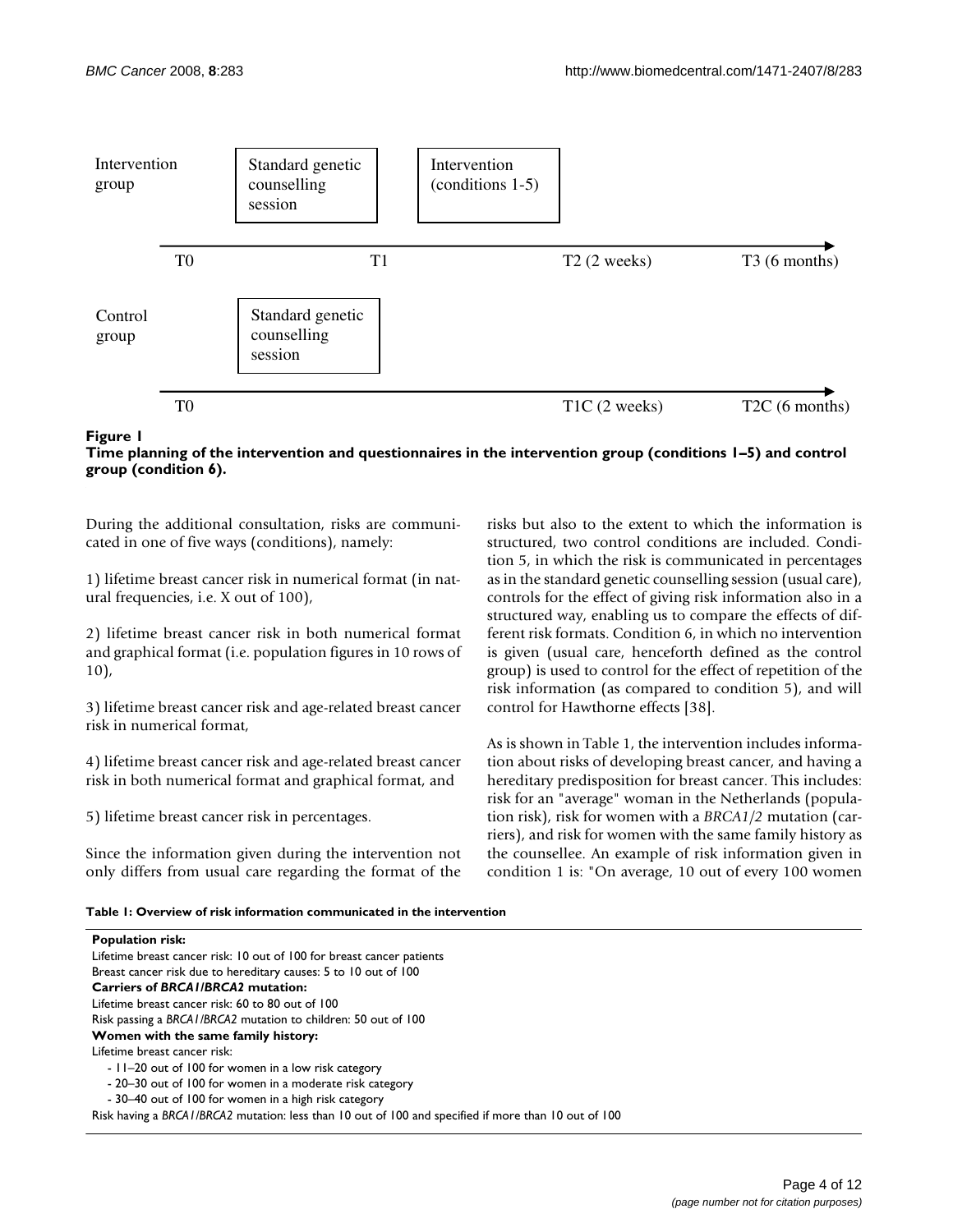in the Netherlands will develop breast cancer during their lifetime". In conditions 3 and 4, not only the structure of a cumulative risk is explained, but also age-related risks are presented (Figure 2). These age-related risks are computed based on Jonker et al. [39] and comprise breast cancer risks for the next ten years. An example of condition 3 is "In the current situation, on average 2 out of 100 women in the Netherlands of the same age as you (40), will develop breast cancer in the next ten years". In condition 2 and 4 risks are also presented as graphical display (see for example Figure 3).

#### *Usual care*

In line with the guidelines of the Dutch Society of Clinical Genetics, genetic counselling generally includes information on the counsellee's lifetime breast cancer risk compared with the lifetime population risk [40]. Based on the individual lifetime risk, three breast cancer risk groups are distinguished: low (11–20%), moderate (20–30%), and high (30–40%). These estimates are mostly calculated using the Claus tables and modified Claus method, and primarily based on a woman's age and family history, including the number of first-degree- or second-degree relatives with breast cancer and the ages of onset of breast cancer [41].

Based on these guidelines, consensus is reached for the study to standardize the content and structure of the standard genetic counselling sessions (usual care) by presenting the woman's breast cancer risk as one of three risk groups, and using percentages for presenting risks. A "counselling checklist" is designed to be used as a guideline during the counselling session. The standard counselling procedures will be discussed with all counsellors involved.

#### *Study population*

Women with a family history of breast cancer who are first-time attendees applying for breast cancer counselling are invited to participate in the study. A family history of breast cancer is defined as having or having had at least one first-degree- and/or paternal second-degree family member with breast cancer. Women are considered ineligible if they are under 18 years of age, have evident psychiatric illness or terminal disease, and are unable to read and write Dutch. Women with a personal history of breast or ovarian cancer are also excluded, because of the complexities in risk counselling of women with a previous history of cancer. Participants are allocated into an intervention or control group (for randomisation procedure, see below). Stratification to first-degree family members is applied to ensure that all family members receive the same condition.

#### *Sample size and power*

The study will be powered on the main outcome measure, namely (change in) risk perception. In order to be able to detect a clinically relevant difference of 10–20% difference between the intervention group and the control group, a sample of 60 women per condition is needed (total n = 360). These calculations are based on a power of 0.80 (1-β) and a significance level of 0.05 (a; twosided). With an expected drop-out rate of 20%, the sample size for the study is therefore determined at 450. Recruitment and data collection (including follow-up) is anticipated to continue for 31 months.

|                                        | Numerical<br>risk format | Numerical &<br>graphical risk format |
|----------------------------------------|--------------------------|--------------------------------------|
| Lifetime risk                          | Condition 1              | Condition 2                          |
| Lifetime risk $\&$<br>age-related risk | Condition 3              | Condition 4                          |

Figure 2 **Risk communication formats in conditions 1–4.**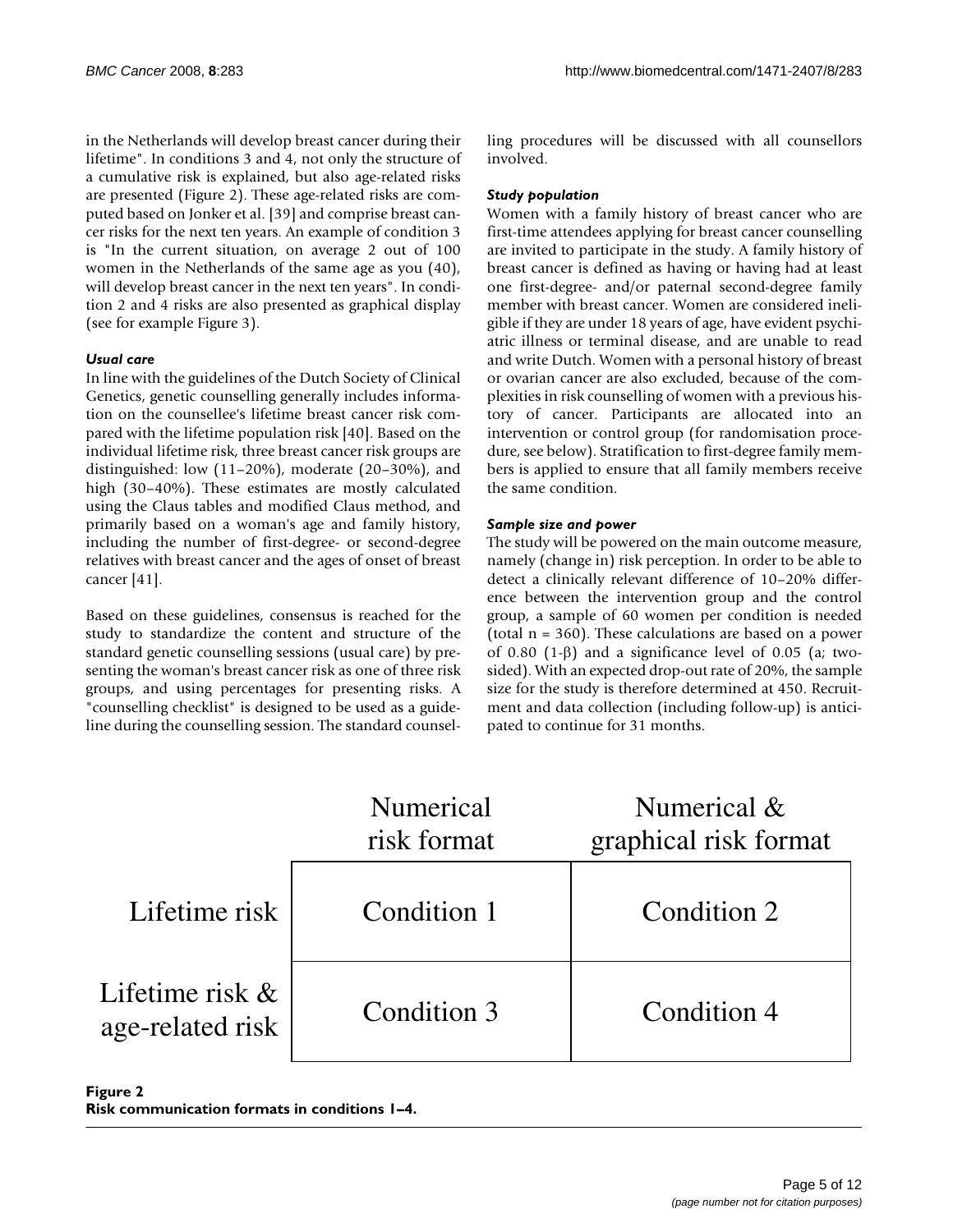| ŧ | ŧ                  | İ | İ | İ | Ť | İ                  | İ | İ | İ |
|---|--------------------|---|---|---|---|--------------------|---|---|---|
| İ | $\hat{\textbf{r}}$ | İ | İ | İ | İ | İ                  | İ | İ | İ |
| İ | İ                  | İ | İ | İ | İ | İ                  | İ | İ | İ |
| İ | İ                  | İ | İ | İ | İ | İ                  | İ | İ | İ |
| İ | İ                  | İ | İ | İ | İ | İ                  | İ | İ | İ |
| İ | İ                  | İ | İ | İ | İ | İ                  | İ | İ | İ |
| İ | İ                  | İ | İ | İ | İ | $\hat{\mathbf{r}}$ | İ | İ | İ |
| İ | İ                  | İ | İ | İ | İ | İ                  | İ | İ | İ |
| İ | İ                  | İ | İ | İ | İ | İ                  | İ | İ | İ |
| İ | İ                  | İ | İ | İ | İ | İ                  | İ | İ | İ |

#### **Figure 3**

**Example of graphical risk format used in condition 4**. "In the current situation, on average 2 out of 100 women in the Netherlands of the same age as you (40), will develop breast cancer in the next ten years"

#### *Randomisation*

Randomisation takes place at 'condition round' level. The inclusion period is divided into condition rounds using a Latin Square design. Every round takes 5 months and switches when a total of  $n = 75$  is reached. The ranking order of conditions (1–5) is varied to correct for learning effect by the risk counsellors. Each condition is given according to the design shown in Table 2. The control group (condition 6) is constructed in addition to each condition round.

#### *Procedure*

Women applying for genetic breast cancer counselling are invited to participate by means of an information letter send to their home address. All participants provide written informed consent. In the intervention group, participants receive a self-administered questionnaire at four points in time (T0, T1, T2, T3), the control group receives this at three points in time (T0, T1C, T2C) (see Figure 1):

- T0 (baseline): The women will receive the first questionnaire at home before their first appointment with the genetic counsellor.

- T1 (after standard counselling session): A second questionnaire will be given after the standard genetic counselling session with the genetic counsellor and prior to the intervention (additional counselling with the risk counsellor).

- T2/T1C (2 weeks follow-up): A third questionnaire will be sent to the woman's home address at 2 weeks after the intervention, or a comparable point in time (control group).

- T3/T2C (6 months follow-up): The final questionnaire will be sent to the woman's home address.

A maximum of two reminders is sent to participants not returning their questionnaires. The three risk counsellors (one for each clinical genetics centre) who provide the intervention, have been specifically trained for this study. The intervention lasts for approximately 30 minutes. The risk counsellor is informed about the content of the previous standard counselling session by means of a "checklist after standard counselling", which the genetic counsellor fills in immediately after each session. This checklist includes information about the participant's risks e.g. individual estimated risk of getting breast cancer, also describing the risks formats that were used during counselling. When risks are not yet known, because, for instance, medical records need to be checked, intervention takes place after a second visit. Thus, enforcement of an intervention implies that in the genetic counselling session with the genetic counsellor at least the woman's breast cancer risk group (e.g. low, moderate, high) was communicated.

**Table 2: Latin square design of condition rounds over time at the three clinical genetic centres**

|          | Conditions <sup>a</sup> |                 |                   |                |                |  |  |  |
|----------|-------------------------|-----------------|-------------------|----------------|----------------|--|--|--|
|          | months $I - 5$          | months $6 - 10$ | months $ 1 - 15 $ | months $16-20$ | months $21-25$ |  |  |  |
| Centre A |                         |                 |                   |                |                |  |  |  |
| Centre B |                         |                 |                   |                |                |  |  |  |
| Centre C |                         |                 |                   |                |                |  |  |  |

a. 1) lifetime risk in numerical format (natural frequencies); 2) lifetime risk in both numerical format and graphical format (population figures); 3) lifetime risk and age-related risk in numerical format; 4) lifetime risk and age-related risk in both numerical format and graphical format; 5) lifetime risk in percentages. Condition 6 (control group) is constructed in addition to each condition round.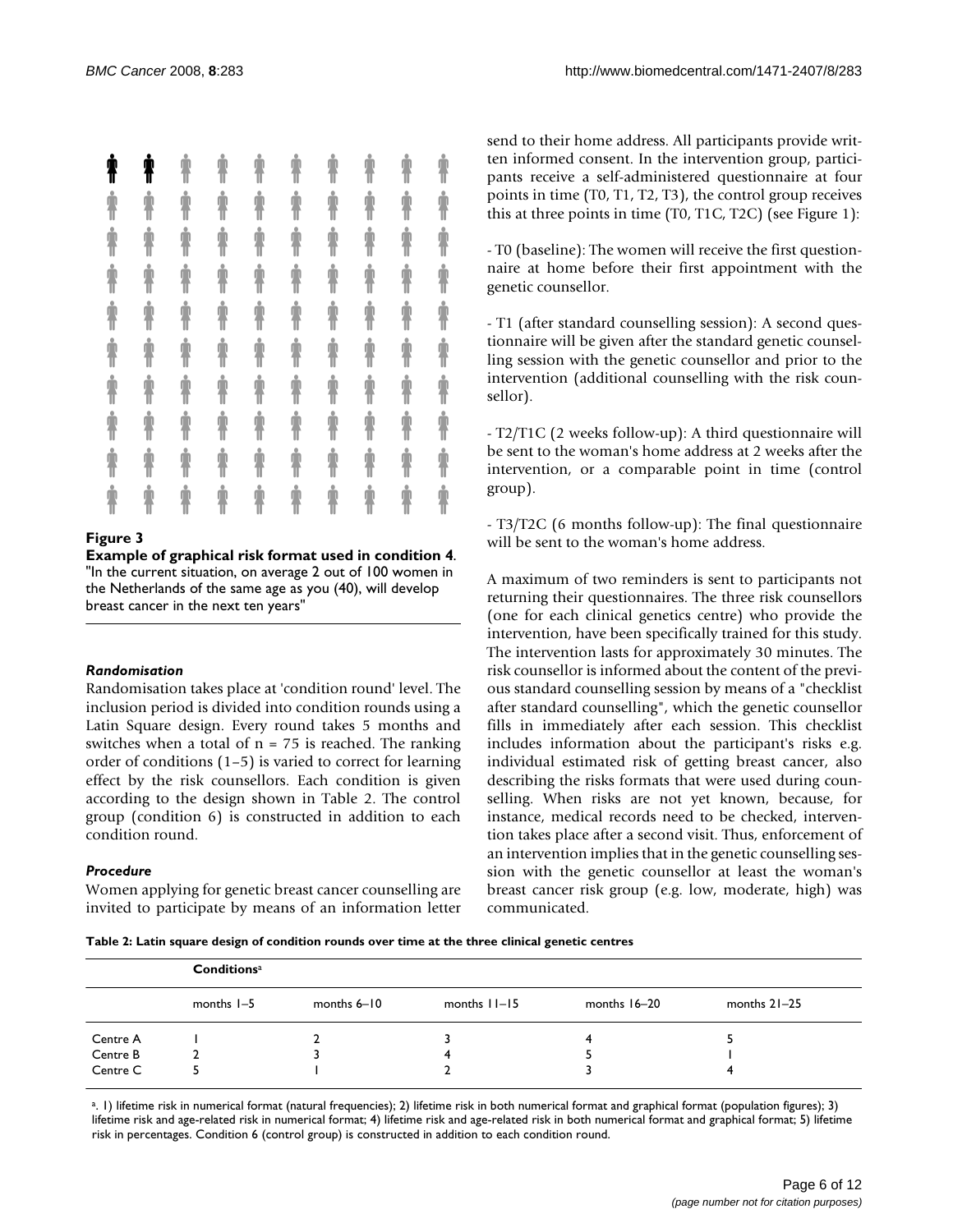After the intervention, all participants receive a BRISC brochure in which risks are presented corresponding to the format of the intervention given.

#### **Measures**

#### *Outcome measures*

Outcome measures are classified in four dimensions: 1) cognitive outcomes; 2) psychological well-being; 3) decision-making; 4) evaluation of the intervention (i.e. additional risk consultation). Table 3 shows which variables are measured in which questionnaires.

#### *Cognitive outcomes*

*Risk perception* (primary outcome measure). Table 4 shows the risk perception measures used in the BRISC study. The graphical scales, i.e. Visual Analogue Scales (VAS scales) and graphical display, are only used as a measure after the intervention, to avoid participants of conditions 2 and 4 being triggered before the additional counselling session.

*Recall* is assessed by asking women to what breast cancer risk group they belong: 1 (not increased risk group) to 5 (very strongly increased risk group). Two additional answering categories are "this has not been discussed" and "don't know (anymore)".

*Knowledge of familial breast cancer* is measured by using a 10-item questionnaire based on questionnaires designed by Lerman et al. [42] and Bluman et al. [43]; adapted and supplemented with items regarding breast cancer (agerelated) risk. An expert panel (FM, JO, CA) evaluated the questionnaire using a "true", "false" and "don't know" answering scale, and consensus was reached on the items used (Table 5).

#### *Psychological well-being*

*Breast cancer-related worries* about the risk of developing cancer and the impact of worry on daily functioning is measured by an 8-item adapted Lerman Cancer Worry Scale (CWS) [44].

#### **Table 3: Outcome measures of the BRISC study in the different questionnaires**

| <b>Variables</b>                      | <b>Instruments</b> |                | Questionnaires |            |                |               |  |
|---------------------------------------|--------------------|----------------|----------------|------------|----------------|---------------|--|
|                                       |                    | T <sub>0</sub> | TΙ             | <b>TIC</b> | T <sub>2</sub> | <b>T3/T2C</b> |  |
| <b>Cognitive outcomes</b>             |                    |                |                |            |                |               |  |
| Risk perception                       |                    |                |                |            |                |               |  |
| - numerical scales                    |                    | X              | X              | X          | X              | X             |  |
| - verbal scales                       |                    | $\mathsf{x}$   | $\mathsf{x}$   | $\times$   | X              | X             |  |
| - graphical scales                    |                    |                |                | $\times$   | X              | X             |  |
| Recall                                |                    |                |                |            |                | X             |  |
| Knowledge of familial breast cancer   |                    | X              | X              | X          | X              | X             |  |
| <b>Psychological well-being</b>       |                    |                |                |            |                |               |  |
| Cancer-related worries                | <b>CWS</b>         | X              | $\times$       | X          | X              | X             |  |
| Cancer-related distress and anxiety   | <b>IES</b>         |                |                | X          | X              |               |  |
| Affect                                | <b>PANAS</b>       | X              | $\times$       | $\times$   | X              | X             |  |
| State anxiety                         | STAI-state         | X              | $\times$       | $\times$   | X              | X             |  |
| Anxiety and depression                | <b>HADS</b>        | X              | $\times$       | $\times$   | X              | X             |  |
| <b>Decision-making</b>                |                    |                |                |            |                |               |  |
| Intention                             |                    | X              | X              | X          | X              | Χ             |  |
| Behaviour                             |                    | X              |                |            |                | X             |  |
| Informed choice                       | <b>MMIC</b>        |                |                |            |                |               |  |
| - attitudes towards DNA testing       |                    |                |                | $\times$   | X              |               |  |
| - genetic test-uptake                 |                    |                |                | $\times$   | X              | X             |  |
| Decisional conflict                   | <b>DCS</b>         |                |                | $\times$   | X              | X             |  |
| <b>Evaluation of the intervention</b> |                    |                |                |            | X              | X             |  |
| <b>Personal characteristics</b>       |                    |                |                |            |                |               |  |
| Sociodemographic characteristics      |                    | $\times$       |                |            |                |               |  |
| Impact of family history              |                    |                |                | $\times$   | X              |               |  |
| Severity of breast cancer             | <b>IPO-RAR</b>     |                |                | $\times$   | X              |               |  |
| Perceived Personal Control            | <b>PPC</b>         | $\times$       |                | $\times$   | X              | X             |  |
| Coping                                | UCL                |                |                |            |                | $\mathsf{x}$  |  |
| General anxiety                       | STAI-trait         |                |                | X          | X              |               |  |
| Need for cognition                    | <b>NCS</b>         |                |                | $\times$   | X              |               |  |
| Cognitive ability                     | <b>CRT</b>         |                |                |            |                | X             |  |
| Decision-making style                 | Melbourne DMQ      |                |                |            |                | $\times$      |  |
| Social support                        | <b>SEC</b>         |                |                | $\times$   | X              |               |  |
|                                       |                    |                |                |            |                |               |  |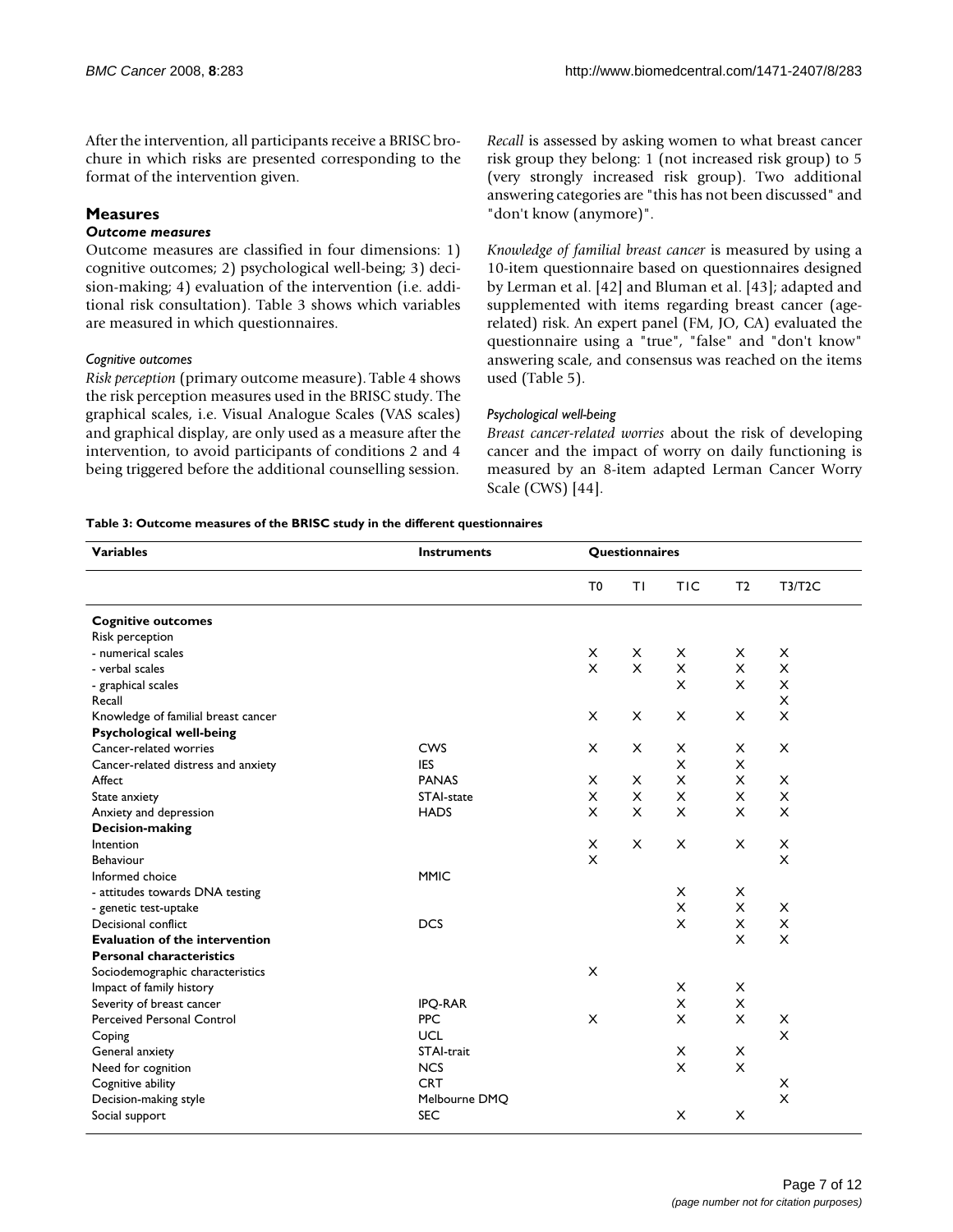#### **Table 4: Risk perception as measured in the BRISC study**

| <b>Risk perception</b>                                                                           | <b>Numerical scales</b> |   | <b>Verbal scales</b>                                         | <b>Graphical scales</b>                  |   |
|--------------------------------------------------------------------------------------------------|-------------------------|---|--------------------------------------------------------------|------------------------------------------|---|
|                                                                                                  | X out of 100            | % | Rating scale <sup>a</sup>                                    | Graphical display <sup>b</sup> VAS scale |   |
| <b>Population risk</b>                                                                           |                         |   |                                                              |                                          |   |
| Lifetime breast cancer risk in the general<br>population                                         | $\times$                | X | Very small - very large                                      | X                                        | X |
| <b>Risks among carriers</b>                                                                      |                         |   |                                                              |                                          |   |
| Lifetime breast cancer risk in carriers                                                          | $\times$                | х | Very small - very large                                      | $\times$                                 | X |
| Risk passing a BRCA1/BRCA2 mutation to children<br>Participant's risks                           | $\times$                | X | Very small - very large                                      |                                          |   |
| Perceived risk of having a hereditary predisposition<br>to breast cancer                         | $\times$                | x | Very small - very large Easy to imagine<br>- hard to imagine |                                          |   |
| Perceived lifetime breast cancer risk                                                            | $\times$                | X | Very small - very large                                      |                                          |   |
|                                                                                                  |                         |   | Easy to imagine - hard to imagine                            |                                          |   |
|                                                                                                  |                         |   | Very unlikely - very likely                                  |                                          |   |
| Perceived age-related breast cancer risk<br>(next ten years)                                     | $\times$                | X | Very small - very large Easy to imagine<br>- hard to imagine |                                          |   |
|                                                                                                  |                         |   | Very unlikely - very likely                                  |                                          |   |
| Appraisal of perceived breast cancer risk,<br>independent of actual risk                         |                         |   | Very small - very large Very unfearful<br>– very fearful     |                                          |   |
|                                                                                                  |                         |   | Not worrisome at all – very<br>worrisome                     |                                          |   |
| Perceived breast cancer risk compared to the<br>average Dutch Woman                              |                         |   | Very strongly lowered - very strongly<br>heightened          |                                          |   |
| Risks among women with the same family                                                           |                         |   |                                                              |                                          |   |
| history and age                                                                                  |                         |   |                                                              |                                          |   |
| Lifetime breast cancer risk in women with the same X<br>family history and age                   |                         |   |                                                              | $\times$                                 | X |
| Age-related breast cancer risk in women with the<br>same family history and age (next ten years) | $\times$                |   |                                                              | X                                        | X |

<sup>a.</sup>Rating scales from  $(1) - (7)$  except for: Very strongly lowered  $(1)$  – very strongly heightened  $(9)$ .

b.Figure of 100 women.

*Breast cancer-related distress and anxiety* is measured by a Dutch version of the 15-item Impact of Events Scale (IES) [45].

*Affect*, which can be subdivided into positive affect and negative affect (distress), is measured by the 20-item PANAS Scale (Positive and Negative Affect Schedule) [46].

Participants will be instructed to answer the questions in the context of "the past few days".

*State anxiety* is measured by a Dutch version of the 6-item version of the State scale of the Spielberger State-Trait Anxiety Inventory (STAI) [47].

#### **Table 5: Knowledge questions of familial breast cancer**

|    | <b>Items</b>                                                                                                                                                                     | True $(T)$ /<br>False (F) |
|----|----------------------------------------------------------------------------------------------------------------------------------------------------------------------------------|---------------------------|
|    | There is more than one gene that can increase the risk of breast cancer                                                                                                          |                           |
| 2  | With hereditary breast cancer, breast cancer develops generally more likely at a younger age compared to non-hereditary breast<br>cancer                                         |                           |
| 3  | A father can pass down a genetic predisposition for breast cancer to his daughter                                                                                                |                           |
| 4  | Even if a woman doesn't have a genetic predisposition for breast cancer, her children still can get the genetic predisposition from<br>their grandmother (their mother's mother) |                           |
| 5  | Regular breast cancer screening can prevent the development of breast cancer                                                                                                     |                           |
| 6  | A DNA test can determine whether one will or will not certainly develop breast cancer                                                                                            |                           |
| 7  | Genetic inheritance is the main cause of breast cancer in most patients with breast cancer                                                                                       |                           |
| 8  | All women who have a genetic predisposition for breast cancer will get cancer                                                                                                    |                           |
| 9  | With ageing, the residual risk of getting breast cancer becomes smaller                                                                                                          |                           |
| 10 | The risk of getting breast cancer within the next ten years is equal to the total lifetime risk of getting breast cancer                                                         |                           |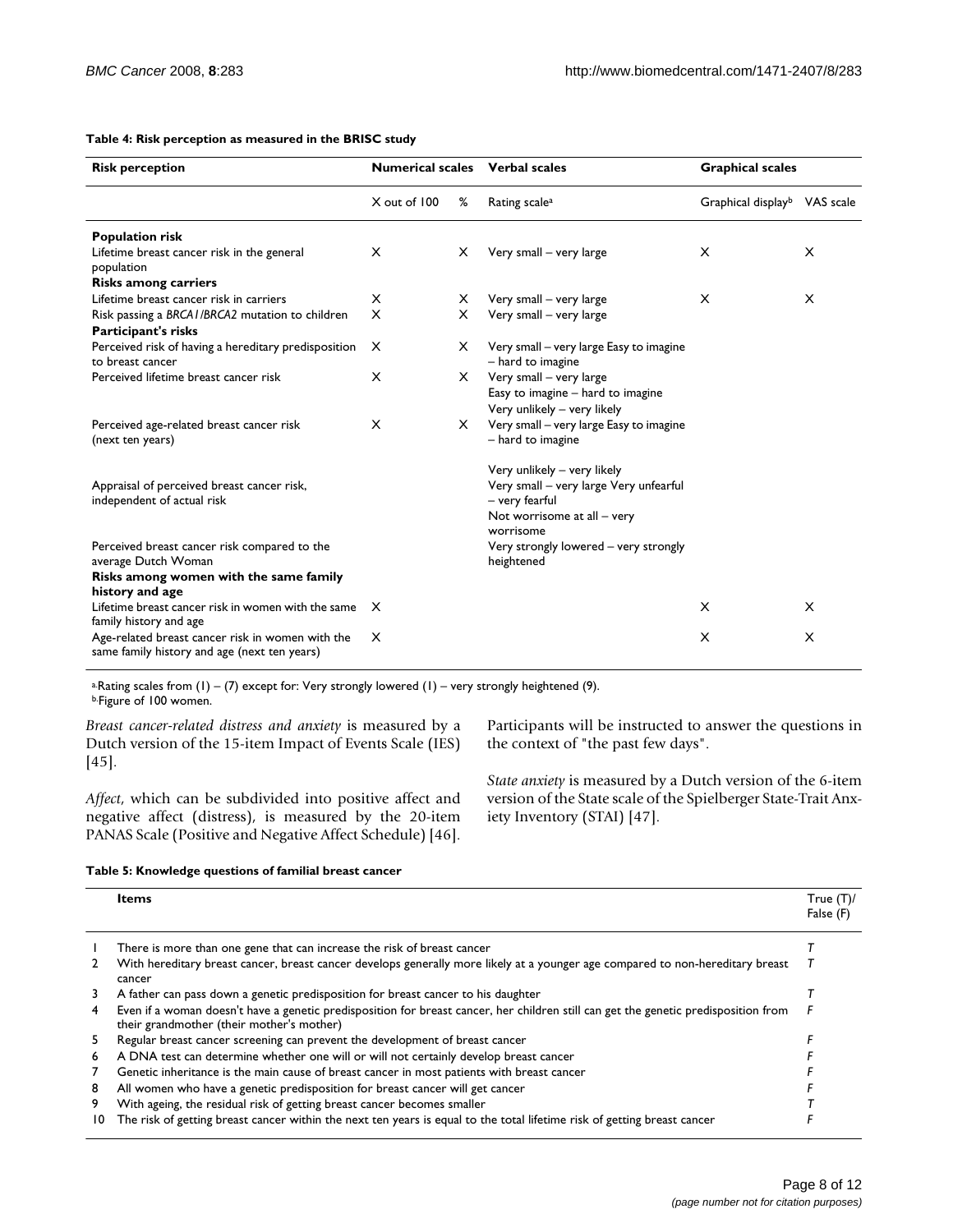*Anxiety and depression* is measured by a Dutch translation of the 14-item Hospital Anxiety and Depression Scale (HADS), using the timeframe of "last week" [48].

#### *Decision-making*

*Intention* is measured using 7 self-developed items regarding: breast self-examination; adherence to population mammography screening (above 50 years of age); breast screening by a physician every 6 months; mammography screening every year (own initiative); DNA testing; having a preventive breast operation (mastectomy); informing close relatives. Each item has a 7-point scale: 1 (definitely not) to 7 (definitely), and an additional category "not applicable".

*Behaviour* is measured by 6 items using a timeframe of "the last 6 months", regarding: breast self-examination; adherence to population screening; breast screening by a physician; mammography screening (own initiative); consulting a specialist about a preventive breast operation; preventive breast operation.

*Informed choice with regard to genetic testing*, which is based on knowledge, attitudes, genetic test uptake and value consistency, is assessed using a multi-dimensional measure of informed choice (MMIC) developed by Marteau [49] and extended by Van den Berg [50]. Attitudes towards having a DNA test for breast cancer is measured by two items with a 7-point rating scale ranging from 1 (bad) to 7 (good) and from 1 (useless) to 7 (useful). Genetic test uptake is measured at follow-up (T2/T1C and T3/T2C). To determine value consistency, attitude scores will be combined with test uptake [50].

*Difficulties in decision-making or decisional conflict* are measured by the Dutch version of the Decisional Conflict Scale (DCS) of O'Conner [51].

#### *Evaluation of the intervention*

The extent to which the additional risk information (intervention) is regarded as useful for decision-making, threatening, and easy to understand was assessed using a 7 point rating scale. Satisfaction with the information provided is measured by a 7-point response format, ranging from 1 (very dissatisfied) to 7 (very satisfied).

#### *Personal experiences and characteristics*

Several personal characteristics and experiences are measured which may have mediating effects on the efficacy of risk communication.

*Sociodemographic characteristics* included age, level of education, marital status, parent's country of birth, number of children, religious affiliation.

*Impact of family history* is measured using 4 self-developed items regarding: the number of family members that have or have had breast cancer (including the family relationship); perceived impact of this experience by a 7-point scale ranging from 1 (no strong impact) to 7 (very strong impact); the effect of this experience on perceived anxiety regarding getting breast cancer by a 7-point scale ranging from 1 (no strong effect) to 7 (very strong effect); the extent to which the subject "hereditary breast cancer" plays a part in the family by a 7-point scale ranging from 1 (not at all) to 7 (very).

*Severity of breast cancer* is measured by 6 items on the Consequences Subscale of the Dutch version for at-risk individuals of the Revised Illness Perception Questionnaire, that is IPQ-RAR [52].

*Perceived Personal Control* is measured by a Dutch translation of the Perceived Personal Control questionnaire (PPC) [53].

*Coping* is measured by the 19-item Utrecht Coping List (UCL) [54].

*General anxiety* is measured by a 20-item version of the Dutch version of the Trait scale (STAI-form Y) of the Spielberger State-Trait Anxiety Inventory (STAI) [55].

*Need for Cognition* can be described as an "individual disposition to engage in and enjoy thinking", and is measured by an 18-item Dutch version of the Need for Cognition Scale (NCS) [15].

*Cognitive ability* is measured using the 3-item Cognitive Reflection Test (CRT) [56].

*Decision-making style* is measured by the 22-item Melbourne Decision Making Questionnaire (Melbourne DMQ) [57].

*Social support* is measured by the 16-item Social Experiences Checklist (SEC) [58].

#### *Statistical analyses*

Analyses will be performed to estimate the effect of the different interventions (formats) by comparing pre-test- (T0/T1) with post-test- (T2/T1C) outcome measures between the five different intervention groups and the control group, using multivariate analyses. At baseline (T0) and at T1 similar variables will be measured in order to be able to assess the effect of the regular counselling session with the genetic counsellor. Personal variables will be included as covariates. Repeated measures in MANOVA will be used to analyse changes over time and long-term effects (T3/T2C).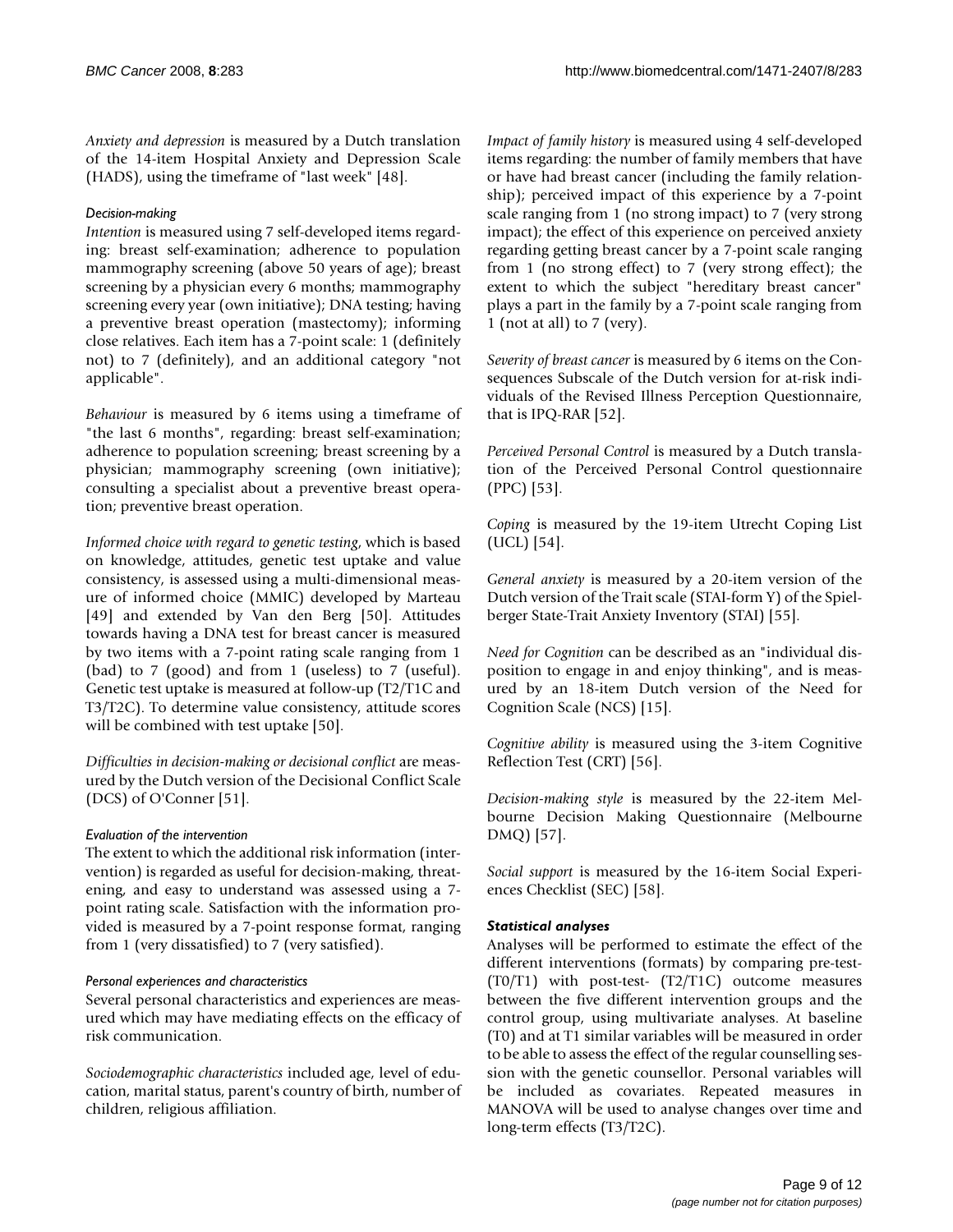### **Discussion**

Understanding risks is considered to be crucial for informed decision-making. However, inaccurate risk perception is a common finding in women attending genetic counselling regarding breast cancer. Although the literature provides recommendations for the use of frequencies, graphical displays and short-term risks such as age-related risks (i.e. risks for the next ten years) in risk communication, these recommendations are based primarily on research using hypothetical scenarios. In addition, the recommended approaches are not generally used in standard care. The BRISC study is designed to fill the gaps with an evaluation of the effects of different formats of communicating risks to counsellees facing real decisions in a clinical setting. Results will be used to improve risk communication in order to stimulate informed decisionmaking among women with a family history of breast cancer.

The BRISC study is a field study; in other words, a clinical trial which offers a unique opportunity to evaluate effects of different formats of communicating risks to counsellees facing decisions such as informing relatives who may also be at risk, whether and when to start mammography screening, and, assuming eligibility, whether to test for mutations in *BRCA1/2*.

Quantitative outcome measures are collected using questionnaires at four points in time. The follow-up questionnaire is sent 6 months after the intervention, thereby enabling medium-term effects to be detected. With this comprehensive collected data, it will be possible to clarify the various effects of different formats on four dimensions evaluating the effectiveness of the risk communication process. It is not inconceivable to expect that some formats have positive effects on one of the dimensions and negative effects on another dimension. Additionally, the outcomes of this project will give a better understanding of who, for example, as a function of cognitive capacity, might or might not benefit from different formats.

Two control conditions are introduced in the BRISC study: condition 5 in which the risk information is communicated in percentages as is commonly done in usual care, and a second control condition (condition 6) in which no intervention is given. With these two control conditions, it is possible to distinguish between the effect of repetition and the effect of giving the risks in a structured way on the one hand, and between the effects of giving the risks in a structured way in different formats on the other.

Because the genetic counsellor involved has no role in the inclusion of participants, selection bias is restricted, other than from self-selection. Cluster-randomisation is applied as it is too complex to randomise at the level of counsellees because in that case a risk counsellor is asked to give different risk formats of genetic risks to different counselees on the same day. An exception is made for participants who are close family members.

The risk counsellors who give the intervention are not involved in usual care. This will overcome concerns of contamination bias. All risk counsellors are women, eliminating bias due to gender differences. The Latin Square design and the control group, which is constructed in addition to all condition rounds, both serve to eliminate bias due to time. To achieve uniform risk communication in the genetic counselling sessions, several precautions have been taken (e.g. striving for a standard counselling procedure, "counselling checklist", "checklist after standard counselling"), minimising confounding.

Some limitations of the BRISC study need to be addressed. This study aims at improving women's understanding of the risks, and we acknowledge that there are factors other than risk that can influence the decisionmaking process. In addition, although several precautions have been taken to achieve an optimal standardisation in counselling and procedures, interactive features must be acknowledged. Another limitation of this study is that it is not possible to blind the genetic counsellors completely because of the nature of the intervention. This applies to the intervention allocation and to the age-related formats due to anticipation of questions by the counsellee. Participants are informed that the BRISC study concerned different kinds of risk counselling and are blinded. Furthermore, although we would have preferred to test an integrated intervention in standard counselling sessions, it is not considered feasible, either ethically or practically, to have the intervention done in a structured way by the genetic counsellors themselves. If one of the formats proves to be most effective, this format could be integrated into the standard counselling session. Since members of the research team provided the additional consultations (interventions), implementation of a format in daily practice will need to receive further attention.

Finally, results may be extended to women with a personal history of cancer, other cancers, and also other diseases and settings, but further study would be required. Imprudent generalization should be avoided, although the BRISC study may provide an indication for risk communication in healthcare in general and cancer genetic counselling in particular.

#### **Competing interests**

The authors declare that they have no competing interests.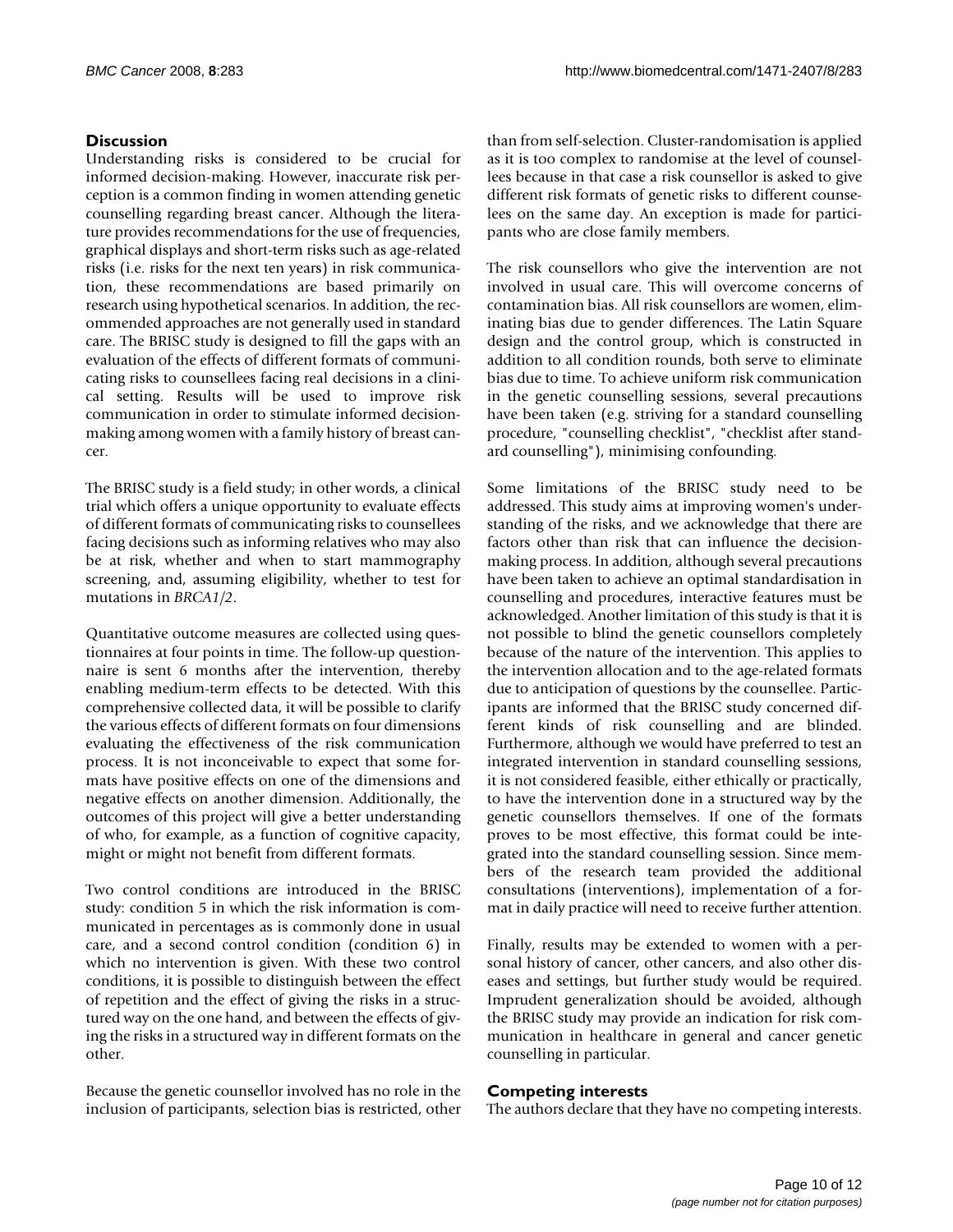#### **Authors' contributions**

CO is responsible for data collection and drafted the manuscript. CO works under direct supervision of DT (Principal Investigator) and LH. DT, LH and FM are coapplicants of the grant. All authors enhanced the design, participated in the standardisation of the counselling sessions, and the development of the intervention. CO, DT and LH designed the questionnaires. CA, JO and FM are involved in recruitment of participants as heads of the family cancer clinics in the clinical genetics centres involved. All authors provided comments on the drafts and have read and approved the final manuscript.

#### **Acknowledgements**

This study is funded by the Dutch Cancer Society (grant VU 2004–2994).

#### **References**

- 1. Julian-Reynier C, Welkenhuysen M, Hagoel L, Decruyenaere M, Hopwood P: **[Risk communication strategies: state of the art and](http://www.ncbi.nlm.nih.gov/entrez/query.fcgi?cmd=Retrieve&db=PubMed&dopt=Abstract&list_uids=14512961) [effectiveness in the context of cancer genetic services.](http://www.ncbi.nlm.nih.gov/entrez/query.fcgi?cmd=Retrieve&db=PubMed&dopt=Abstract&list_uids=14512961)** *Eur J Hum Genet* 2003, **11:**725-736.
- 2. Easton DF, Bishop DT, Ford D, Crockford GP: **[Genetic linkage](http://www.ncbi.nlm.nih.gov/entrez/query.fcgi?cmd=Retrieve&db=PubMed&dopt=Abstract&list_uids=8460634) [analysis in familial breast and ovarian cancer: results from](http://www.ncbi.nlm.nih.gov/entrez/query.fcgi?cmd=Retrieve&db=PubMed&dopt=Abstract&list_uids=8460634) [214 families. The Breast Cancer Linkage Consortium.](http://www.ncbi.nlm.nih.gov/entrez/query.fcgi?cmd=Retrieve&db=PubMed&dopt=Abstract&list_uids=8460634)** *Am J Hum Genet* 1993, **52:**678-701.
- 3. Visser O, Siesling S, van Dijck JAAM: *Incidence of cancer in the Netherlands 1999/2000. Eleventh report of The Netherlands Cancer Registry* Utrecht: Association of Comprehensive Cancer Centres; 2003.
- 4. Ford D, Easton DF, Stratton M, Narod S, Goldgar D, Devilee P, Bishop DT, Weber B, Lenoir G, Chang-Claude J, Sobol H, Teare MD, Struewing J, Arason A, Scherneck S, Peto J, Rebbeck TR, Tonin P, Neuhausen S, Barkardottir R, Eyfjord J, Lynch H, Ponder BA, Gayther SA, Zelada-Hedman M: **[Genetic heterogeneity and penetrance](http://www.ncbi.nlm.nih.gov/entrez/query.fcgi?cmd=Retrieve&db=PubMed&dopt=Abstract&list_uids=9497246) [analysis of the BRCA1 and BRCA2 genes in breast cancer](http://www.ncbi.nlm.nih.gov/entrez/query.fcgi?cmd=Retrieve&db=PubMed&dopt=Abstract&list_uids=9497246) [families. The Breast Cancer Linkage Consortium.](http://www.ncbi.nlm.nih.gov/entrez/query.fcgi?cmd=Retrieve&db=PubMed&dopt=Abstract&list_uids=9497246)** *Am J Hum Genet* 1998, **62:**676-689.
- 5. Struewing JP, Hartge P, Wacholder S, Baker SM, Berlin M, McAdams M, Timmerman MM, Brody LC, Tucker MA: **[The risk of cancer](http://www.ncbi.nlm.nih.gov/entrez/query.fcgi?cmd=Retrieve&db=PubMed&dopt=Abstract&list_uids=9145676) [associated with specific mutations of BRCA1 and BRCA2](http://www.ncbi.nlm.nih.gov/entrez/query.fcgi?cmd=Retrieve&db=PubMed&dopt=Abstract&list_uids=9145676) [among Ashkenazi Jews.](http://www.ncbi.nlm.nih.gov/entrez/query.fcgi?cmd=Retrieve&db=PubMed&dopt=Abstract&list_uids=9145676)** *N Engl J Med* 1997, **336:**1401-1408.
- 6. Ad Hoc committee on Genetic Counseling: **[Report to the Ameri](http://www.ncbi.nlm.nih.gov/entrez/query.fcgi?cmd=Retrieve&db=PubMed&dopt=Abstract&list_uids=1124768)[can Society of Human Genetics.](http://www.ncbi.nlm.nih.gov/entrez/query.fcgi?cmd=Retrieve&db=PubMed&dopt=Abstract&list_uids=1124768)** *Am J Hum Genet* 1975:240-242.
- 7. Croyle RT, Lerman C: **[Risk communication in genetic testing](http://www.ncbi.nlm.nih.gov/entrez/query.fcgi?cmd=Retrieve&db=PubMed&dopt=Abstract&list_uids=10854459) [for cancer susceptibility.](http://www.ncbi.nlm.nih.gov/entrez/query.fcgi?cmd=Retrieve&db=PubMed&dopt=Abstract&list_uids=10854459)** *J Natl Cancer Inst Monogr* 1999:59-66.
- 8. Dawson SJ, Price MA, Jenkins MA, McKinley JM, Butow PN, McLachlan SA, Lindeman GJ, Weideman P, Friedlander ML, Hopper JL, Phillips KA: **[Cancer risk management practices of noncarriers within](http://www.ncbi.nlm.nih.gov/entrez/query.fcgi?cmd=Retrieve&db=PubMed&dopt=Abstract&list_uids=18040054) [BRCA1/2 mutation positive families in the Kathleen Cuning](http://www.ncbi.nlm.nih.gov/entrez/query.fcgi?cmd=Retrieve&db=PubMed&dopt=Abstract&list_uids=18040054)ham Foundation Consortium for Research into Familial [Breast Cancer.](http://www.ncbi.nlm.nih.gov/entrez/query.fcgi?cmd=Retrieve&db=PubMed&dopt=Abstract&list_uids=18040054)** *J Clin Oncol* 2008, **26:**225-232.
- 9. Watson M, Lloyd S, Davidson J, Meyer L, Eeles R, Ebbs S, Murday V: **[The impact of genetic counselling on risk perception and](http://www.ncbi.nlm.nih.gov/entrez/query.fcgi?cmd=Retrieve&db=PubMed&dopt=Abstract&list_uids=10070883) mental health in women with a family history of breast can[cer.](http://www.ncbi.nlm.nih.gov/entrez/query.fcgi?cmd=Retrieve&db=PubMed&dopt=Abstract&list_uids=10070883)** *Br J Cancer* 1999, **79:**868-874.
- Martin W, Lobchuk M: [Breast cancer risk perception and sur](http://www.ncbi.nlm.nih.gov/entrez/query.fcgi?cmd=Retrieve&db=PubMed&dopt=Abstract&list_uids=12800051)**[veillance: an integrative review.](http://www.ncbi.nlm.nih.gov/entrez/query.fcgi?cmd=Retrieve&db=PubMed&dopt=Abstract&list_uids=12800051)** *Online J Knowl Synth Nurs* 2003, **10:**2.
- 11. Meiser B, Halliday JL: **[What is the impact of genetic counselling](http://www.ncbi.nlm.nih.gov/entrez/query.fcgi?cmd=Retrieve&db=PubMed&dopt=Abstract&list_uids=12061481) [in women at increased risk of developing hereditary breast](http://www.ncbi.nlm.nih.gov/entrez/query.fcgi?cmd=Retrieve&db=PubMed&dopt=Abstract&list_uids=12061481) [cancer? A meta-analytic review.](http://www.ncbi.nlm.nih.gov/entrez/query.fcgi?cmd=Retrieve&db=PubMed&dopt=Abstract&list_uids=12061481)** *Soc Sci Med* 2002, **54:**1463-1470.
- 12. Butow PN, Lobb EA, Meiser B, Barratt A, Tucker KM: **[Psychological](http://www.ncbi.nlm.nih.gov/entrez/query.fcgi?cmd=Retrieve&db=PubMed&dopt=Abstract&list_uids=12526728) [outcomes and risk perception after genetic testing and coun](http://www.ncbi.nlm.nih.gov/entrez/query.fcgi?cmd=Retrieve&db=PubMed&dopt=Abstract&list_uids=12526728)[selling in breast cancer: a systematic review.](http://www.ncbi.nlm.nih.gov/entrez/query.fcgi?cmd=Retrieve&db=PubMed&dopt=Abstract&list_uids=12526728)** *Med J Aust* 2003, **178:**77-81.
- 13. Henneman L, Marteau TM, Timmermans D: **[Clinical geneticists'](http://www.ncbi.nlm.nih.gov/entrez/query.fcgi?cmd=Retrieve&db=PubMed&dopt=Abstract&list_uids=18583088) [and genetic counselors' views on the communication of](http://www.ncbi.nlm.nih.gov/entrez/query.fcgi?cmd=Retrieve&db=PubMed&dopt=Abstract&list_uids=18583088) [genetic risks: a qualitative study.](http://www.ncbi.nlm.nih.gov/entrez/query.fcgi?cmd=Retrieve&db=PubMed&dopt=Abstract&list_uids=18583088)** *Patient Educ Couns* 2008, **73:**42-49.
- 14. Rees G, Fry A, Cull A: **[A family history of breast cancer:](http://www.ncbi.nlm.nih.gov/entrez/query.fcgi?cmd=Retrieve&db=PubMed&dopt=Abstract&list_uids=11286366) [women's experiences from a theoretical perspective.](http://www.ncbi.nlm.nih.gov/entrez/query.fcgi?cmd=Retrieve&db=PubMed&dopt=Abstract&list_uids=11286366)** *Soc Sci Med* 2001, **52:**1433-1440.
- 15. Pieters RGM, Verplanken B, Modde JM: **Neiging tot nadenken. Samenhang met beredeneerd gedrag [Need for cognition. Relationship with reasoned action].** *Ned Tijdschr Psychol* 1987, **42:**62-70.
- 16. White VM, Wearing AJ, Hill DJ: **Is the conflict model of decision making applicable to the decision to be screened for cervical cancer? A field study.** *J Behav Decis Making* 1994, **7:**57-72.
- 17. Welkenhuysen M, Evers-Kiebooms G, d'Ydewalle G: **[The language](http://www.ncbi.nlm.nih.gov/entrez/query.fcgi?cmd=Retrieve&db=PubMed&dopt=Abstract&list_uids=11369151) [of uncertainty in genetic risk communication: framing and](http://www.ncbi.nlm.nih.gov/entrez/query.fcgi?cmd=Retrieve&db=PubMed&dopt=Abstract&list_uids=11369151) [verbal versus numerical information.](http://www.ncbi.nlm.nih.gov/entrez/query.fcgi?cmd=Retrieve&db=PubMed&dopt=Abstract&list_uids=11369151)** *Patient Educ Couns* 2001, **43:**179-187.
- 18. Timmermans D, Molewijk B, Stiggelbout A, Kievit J: **[Different for](http://www.ncbi.nlm.nih.gov/entrez/query.fcgi?cmd=Retrieve&db=PubMed&dopt=Abstract&list_uids=15324976)[mats for communicating surgical risks to patients and the](http://www.ncbi.nlm.nih.gov/entrez/query.fcgi?cmd=Retrieve&db=PubMed&dopt=Abstract&list_uids=15324976) [effect on choice of treatment.](http://www.ncbi.nlm.nih.gov/entrez/query.fcgi?cmd=Retrieve&db=PubMed&dopt=Abstract&list_uids=15324976)** *Patient Educ Couns* 2004, **54:**255-263.
- 19. Hallowell N, Statham H, Murton F, Green J, Richards M: **"Talking about chance": The presentation of risk information during genetic counseling for breast and ovarian cancer.** *J Genet Couns* 1997, **6:**269-286.
- 20. Mazur DJ, Hickam DH, Mazur MD: **[How patients' preferences for](http://www.ncbi.nlm.nih.gov/entrez/query.fcgi?cmd=Retrieve&db=PubMed&dopt=Abstract&list_uids=10520677) [risk information influence treatment choice in a case of high](http://www.ncbi.nlm.nih.gov/entrez/query.fcgi?cmd=Retrieve&db=PubMed&dopt=Abstract&list_uids=10520677) risk and high therapeutic uncertainty: asymptomatic local[ized prostate cancer.](http://www.ncbi.nlm.nih.gov/entrez/query.fcgi?cmd=Retrieve&db=PubMed&dopt=Abstract&list_uids=10520677)** *Med Decis Making* 1999, **19:**394-398.
- Timmermans D: [The roles of experience and domain of exper](http://www.ncbi.nlm.nih.gov/entrez/query.fcgi?cmd=Retrieve&db=PubMed&dopt=Abstract&list_uids=8028467)**[tise in using numerical and verbal probability terms in med](http://www.ncbi.nlm.nih.gov/entrez/query.fcgi?cmd=Retrieve&db=PubMed&dopt=Abstract&list_uids=8028467)[ical decisions.](http://www.ncbi.nlm.nih.gov/entrez/query.fcgi?cmd=Retrieve&db=PubMed&dopt=Abstract&list_uids=8028467)** *Med Decis Making* 1994, **14:**146-156.
- 22. Sutherland HJ, Lockwood GA, Tritchler DL, Sem F, Brooks L, Till JE: **[Communicating probabilistic information to cancer](http://www.ncbi.nlm.nih.gov/entrez/query.fcgi?cmd=Retrieve&db=PubMed&dopt=Abstract&list_uids=2035049) [patients: is there 'noise' on the line?](http://www.ncbi.nlm.nih.gov/entrez/query.fcgi?cmd=Retrieve&db=PubMed&dopt=Abstract&list_uids=2035049)** *Soc Sci Med* 1991, **32:**725-731.
- 23. Hoffrage U, Gigerenzer G: **[Using natural frequencies to improve](http://www.ncbi.nlm.nih.gov/entrez/query.fcgi?cmd=Retrieve&db=PubMed&dopt=Abstract&list_uids=9609869) [diagnostic inferences.](http://www.ncbi.nlm.nih.gov/entrez/query.fcgi?cmd=Retrieve&db=PubMed&dopt=Abstract&list_uids=9609869)** *Acad Med* 1998, **73:**538-540.
- 24. Grimes DA, Snively GR: **[Patients' understanding of medical](http://www.ncbi.nlm.nih.gov/entrez/query.fcgi?cmd=Retrieve&db=PubMed&dopt=Abstract&list_uids=10362153) [risks: implications for genetic counseling.](http://www.ncbi.nlm.nih.gov/entrez/query.fcgi?cmd=Retrieve&db=PubMed&dopt=Abstract&list_uids=10362153)** *Obstet Gynecol* 1999, **93:**910-914.
- 25. Lipkus IM: **[Numeric, verbal, and visual formats of conveying](http://www.ncbi.nlm.nih.gov/entrez/query.fcgi?cmd=Retrieve&db=PubMed&dopt=Abstract&list_uids=17873259) [health risks: suggested best practices and future recommen](http://www.ncbi.nlm.nih.gov/entrez/query.fcgi?cmd=Retrieve&db=PubMed&dopt=Abstract&list_uids=17873259)[dations.](http://www.ncbi.nlm.nih.gov/entrez/query.fcgi?cmd=Retrieve&db=PubMed&dopt=Abstract&list_uids=17873259)** *Med Decis Making* 2007, **27:**696-713.
- 26. Bogardus ST Jr, Holmboe E, Jekel JF: **[Perils, pitfalls, and possibili](http://www.ncbi.nlm.nih.gov/entrez/query.fcgi?cmd=Retrieve&db=PubMed&dopt=Abstract&list_uids=10086441)[ties in talking about medical risk.](http://www.ncbi.nlm.nih.gov/entrez/query.fcgi?cmd=Retrieve&db=PubMed&dopt=Abstract&list_uids=10086441)** *JAMA* 1999, **281:**1037-1041.
- 27. Schwartz LM, Woloshin S, Black WC, Welch HG: **[The role of](http://www.ncbi.nlm.nih.gov/entrez/query.fcgi?cmd=Retrieve&db=PubMed&dopt=Abstract&list_uids=9412301) [numeracy in understanding the benefit of screening mam](http://www.ncbi.nlm.nih.gov/entrez/query.fcgi?cmd=Retrieve&db=PubMed&dopt=Abstract&list_uids=9412301)[mography.](http://www.ncbi.nlm.nih.gov/entrez/query.fcgi?cmd=Retrieve&db=PubMed&dopt=Abstract&list_uids=9412301)** *Ann Intern Med* 1997, **127:**966-972.
- 28. Baty BJ, Venne VL, McDonald J, Croyle RT, Halls C, Nash JE, Botkin JR: **BRCA1 Testing: Genetic Counseling Protocol Development and Counseling Issues.** *J Genet Couns* 1997, **6:**223-244.
- 29. Timmermans D, Ockhuysen-Vermey CF, Henneman L: **[Presenting](http://www.ncbi.nlm.nih.gov/entrez/query.fcgi?cmd=Retrieve&db=PubMed&dopt=Abstract&list_uids=18722073) [health risk information in different formats: the effect on](http://www.ncbi.nlm.nih.gov/entrez/query.fcgi?cmd=Retrieve&db=PubMed&dopt=Abstract&list_uids=18722073) participants' cognitive and emotional evaluation and deci[sions.](http://www.ncbi.nlm.nih.gov/entrez/query.fcgi?cmd=Retrieve&db=PubMed&dopt=Abstract&list_uids=18722073)** *Patient Educ Couns* 2008.
- Bryant HE, Brasher PM: **[Risks and probabilities of breast cancer:](http://www.ncbi.nlm.nih.gov/entrez/query.fcgi?cmd=Retrieve&db=PubMed&dopt=Abstract&list_uids=8287343)**<br>short-term versus lifetime probabilities.  $CMA$  1994, [short-term versus lifetime probabilities.](http://www.ncbi.nlm.nih.gov/entrez/query.fcgi?cmd=Retrieve&db=PubMed&dopt=Abstract&list_uids=8287343) **150:**211-216.
- 31. Fortin JM, Hirota LK, Bond BE, O'Connor AM, Col NF: **[Identifying](http://www.ncbi.nlm.nih.gov/entrez/query.fcgi?cmd=Retrieve&db=PubMed&dopt=Abstract&list_uids=11545684) [patient preferences for communicating risk estimates: a](http://www.ncbi.nlm.nih.gov/entrez/query.fcgi?cmd=Retrieve&db=PubMed&dopt=Abstract&list_uids=11545684) [descriptive pilot study.](http://www.ncbi.nlm.nih.gov/entrez/query.fcgi?cmd=Retrieve&db=PubMed&dopt=Abstract&list_uids=11545684)** *BMC Med Inform Decis Mak* 2001, **1:**2.
- 32. Weinstein ND, Sandman PM: **Some Criteria for Evaluating Risk Messages.** *Risk Analysis* 1993, **13:**103-114.
- 33. Edwards A, Elwyn G: **[How should effectiveness of risk commu](http://www.ncbi.nlm.nih.gov/entrez/query.fcgi?cmd=Retrieve&db=PubMed&dopt=Abstract&list_uids=10520681)[nication to aid patients' decisions be judged? A review of the](http://www.ncbi.nlm.nih.gov/entrez/query.fcgi?cmd=Retrieve&db=PubMed&dopt=Abstract&list_uids=10520681) [literature.](http://www.ncbi.nlm.nih.gov/entrez/query.fcgi?cmd=Retrieve&db=PubMed&dopt=Abstract&list_uids=10520681)** *Med Decis Making* 1999, **19:**428-434.
- 34. Michie S, Lester K, Pinto J, Marteau TM: **[Communicating risk](http://www.ncbi.nlm.nih.gov/entrez/query.fcgi?cmd=Retrieve&db=PubMed&dopt=Abstract&list_uids=16148206) [information in genetic counseling: an observational study.](http://www.ncbi.nlm.nih.gov/entrez/query.fcgi?cmd=Retrieve&db=PubMed&dopt=Abstract&list_uids=16148206)** *Health Educ Behav* 2005, **32:**589-598.
- 35. Pieterse AH, van Dulmen S, van Dijk S, Bensing JM, Ausems MG: **[Risk](http://www.ncbi.nlm.nih.gov/entrez/query.fcgi?cmd=Retrieve&db=PubMed&dopt=Abstract&list_uids=17108760) [communication in completed series of breast cancer genetic](http://www.ncbi.nlm.nih.gov/entrez/query.fcgi?cmd=Retrieve&db=PubMed&dopt=Abstract&list_uids=17108760) [counseling visits.](http://www.ncbi.nlm.nih.gov/entrez/query.fcgi?cmd=Retrieve&db=PubMed&dopt=Abstract&list_uids=17108760)** *Genet Med* 2006, **8:**688-696.
- 36. Butow PN, Lobb EA: **[Analyzing the process and content of](http://www.ncbi.nlm.nih.gov/entrez/query.fcgi?cmd=Retrieve&db=PubMed&dopt=Abstract&list_uids=15604639) [genetic counseling in familial breast cancer consultations.](http://www.ncbi.nlm.nih.gov/entrez/query.fcgi?cmd=Retrieve&db=PubMed&dopt=Abstract&list_uids=15604639)** *J Genet Couns* 2004, **13:**403-424.
- 37. Resta R, Biesecker BB, Bennett RL, Blum S, Hahn SE, Strecker MN, Williams JL: **[A new definition of Genetic Counseling: National](http://www.ncbi.nlm.nih.gov/entrez/query.fcgi?cmd=Retrieve&db=PubMed&dopt=Abstract&list_uids=16761103)**